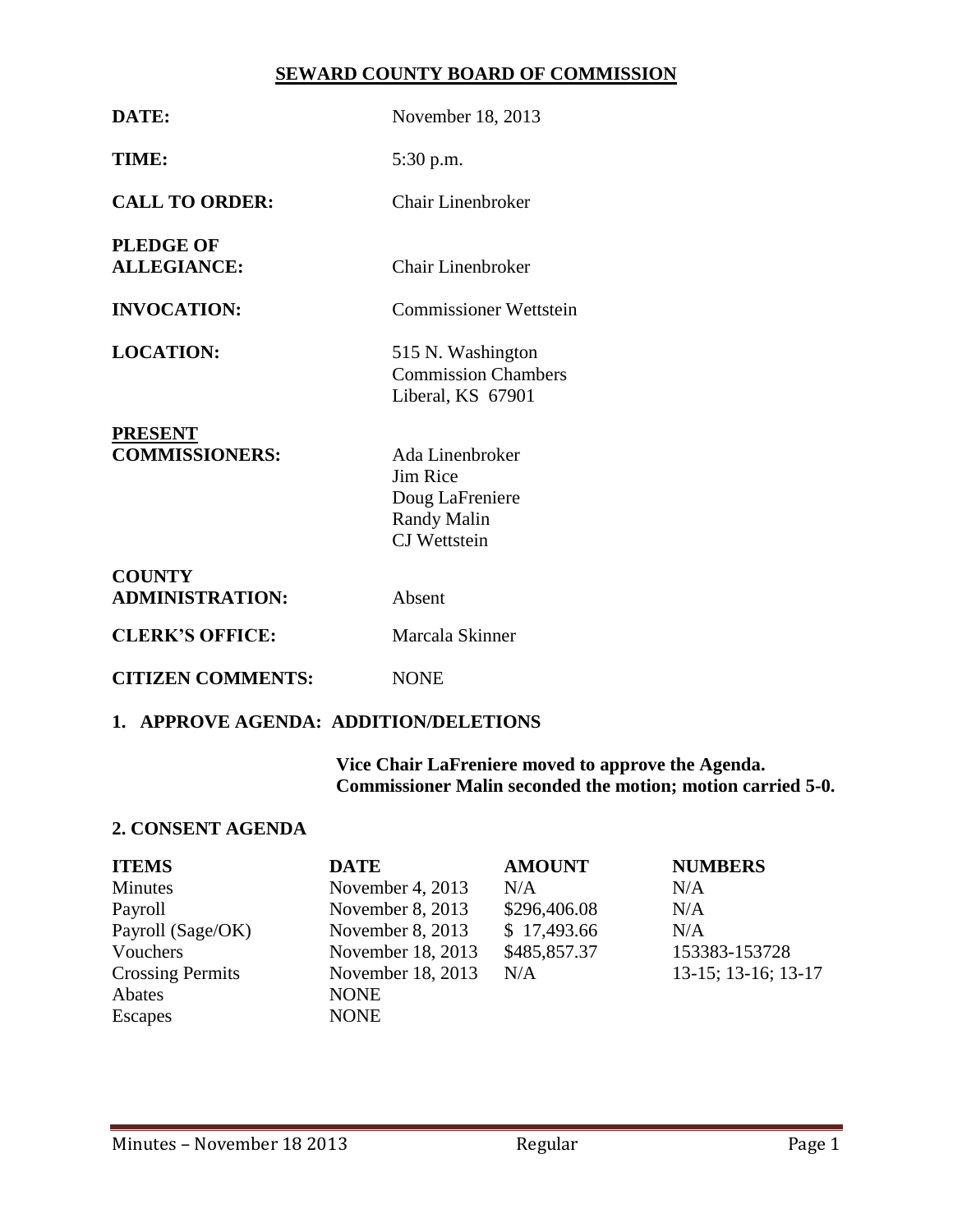## **REQUISITIONS**

| <b>DEPARTMENT</b> | 'TEM               | <b>VENDOR</b>               | AMOUNT     | <b>LINE ITEM</b> |
|-------------------|--------------------|-----------------------------|------------|------------------|
| County Tech       | Desktop Computer   | <b>Web Creations</b>        | \$1,163.99 | 3-100-31166-250  |
| Rural Fire        | 3 Sets Bunker Gear | $\lambda$ <sup>st</sup> Due | \$4,767.00 | 3-220-32410-487  |

**Commissioner Malin moved to approve the Consent Agenda. Commissioner Rice seconded the motion; motion carried 5-0.**

### **3. NEW EMPLOYEES**

None present.

## **4. SOLID WASTE MANAGEMENT PLAN**

**Commissioner Wettstein moved to approve Resolution 2013- 15, adopting the 2013 Review of the Solid Waste Management Plan and Solid Waste Committee Membership List. Commissioner Malin seconded the motion; motion carried 5-0.**

**To see Resolution 2013-15 in its entirety, see page 5.**

## **5. CONTRACT AMENDMENT SCHD & KDHE (WIC)**

**Commissioner Wettstein moved to approve amendment #1 KDHE current FFY 2014 contract. Vice Chair LaFreniere seconded the motion; motion carried 5-0.**

### **6. GPDI ANNUAL UPDATE**

Bob Wetmore, Co-Director of Great Plains Development, Inc. gave an update to the Board on the 2013 services provided to Seward County and noted that he was submitting an invoice for payment of County Member Dues in the amount of \$4,665.60 for the Board to consider. The Board agreed that they would need to speak with the County Administrator to make sure they are budgeted to pay the invoice.

### **7. RENTAL OF ROCK HOUSE**

Terry Eyman, Seward County constituent, asked the Board to consider renting out the rock house to him for \$400 a month. The Board appreciated the request and would like to see the building be utilized, although they were unsure of renting it out but told Mr. Eyman if they ever did consider it they would be sure to let him know.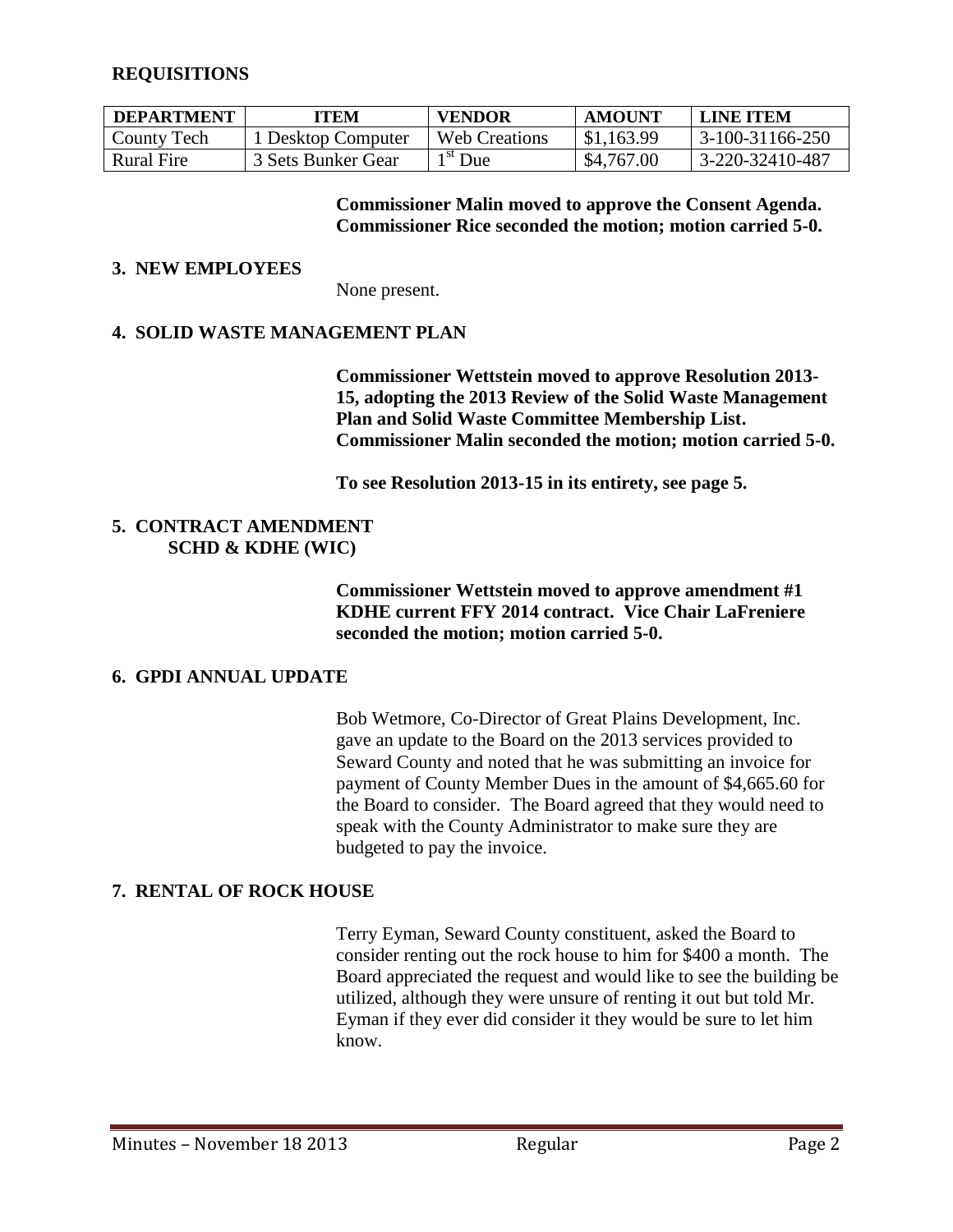#### **8. WAIVER REQUEST X-treme Fitness**

After much discussion by Erich Glave, KDHE District Environmental Administrator, Marcie Weatherly, P&Z Director, Dan Diepenbrock, Legal Counsel, Cliff Abbott, Landowner and the Board, a solution was made to shut off the water and cap the septic tank to the building where Xtreme Fitness is operating their business and the owners of Xtreme Fitness will provide bottled water and port-a-potties. Mr. Abbott said that he would take care of both at 8 a.m. in the morning and Commissioner Wettstein asked that Marcie be present. In the mean time Mr. Abbott will be working with the City of Liberal to annex the property in, so he can connect to the City water line.

## **9. EXECUTIVE SESSION**

**Legal**

**Commissioner Malin moved to recess into executive session for consultation with our attorney which would be deemed privileged in the attorney client relationship under K.S.A. 75- 4319(b)(2) for 25 minutes, to reconvene in the Commission Chambers at 7:00 p.m. Commissioner Rice seconded the motion; motion carried 5-0.**

The meeting recessed into Executive Session at 6:34 p.m.

The meeting resumed at 7:00 p.m.

**Commissioner Wettstein moved to pay Cimarron Pathology, Hubert Peterson, for autopsy A13-33 invoice dated Sept. 10, 2013 in the amount of \$1,200. Vice Chair LaFreniere seconded the motion; motion carried 5-0.**

### **10. ADMINISTRATION COMMENTS**

Absent

## **11. COMMISSION COMMENTS**

Each of the commissioners had an opportunity to report on liaison meetings they had attended during the last two weeks.

### **12. SUGGESTION CARDS**

There were no suggestion cards.

### **ADJOURN Commissioner Rice moved to adjourn. Commissioner Malin seconded the motion; motion carried 5-0.**

The meeting adjourned at 7:08 p.m.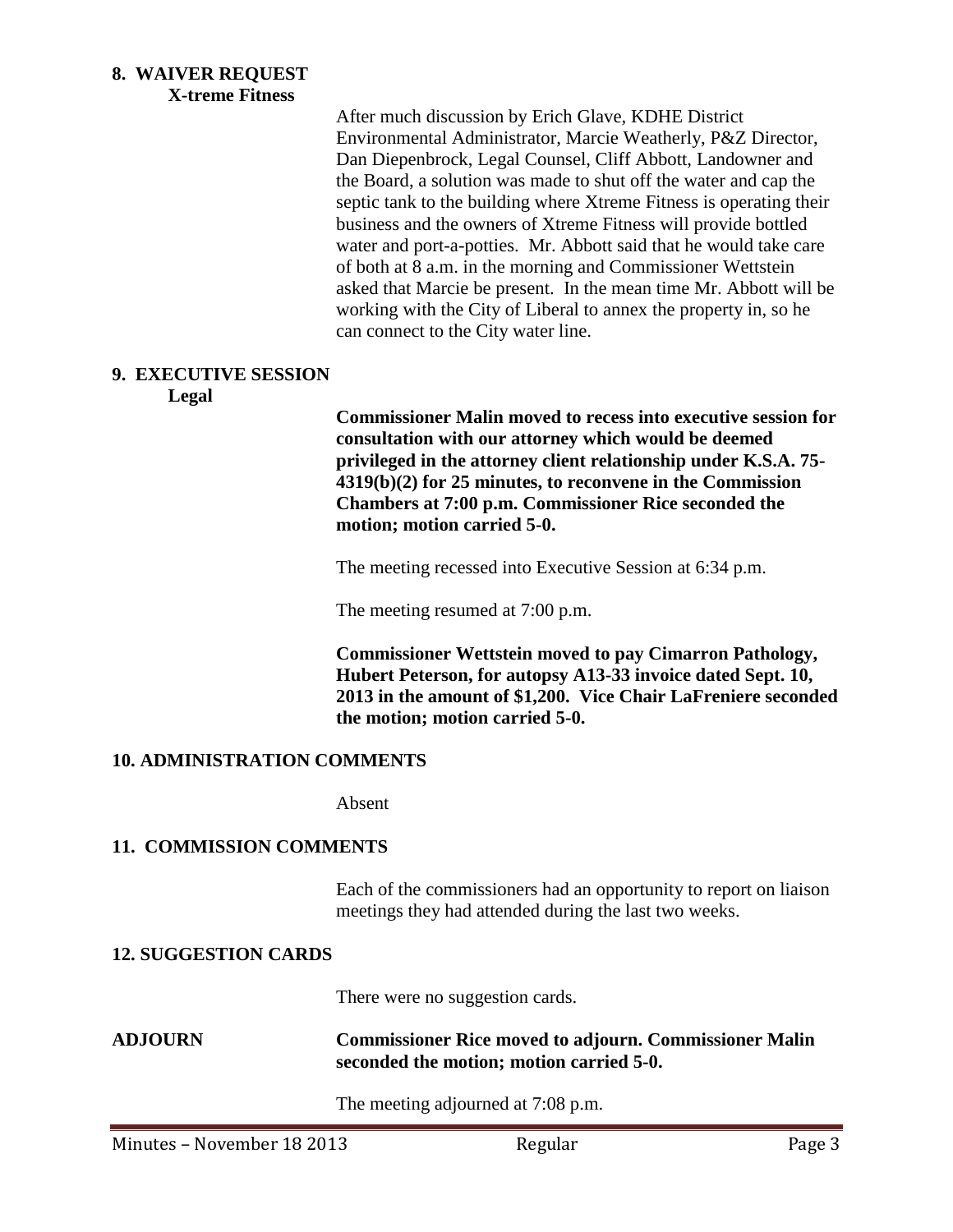Ada Linenbroker, Chairperson Stacia D. Long Seward County Commission Seward County Clerk

 $\overline{a}$